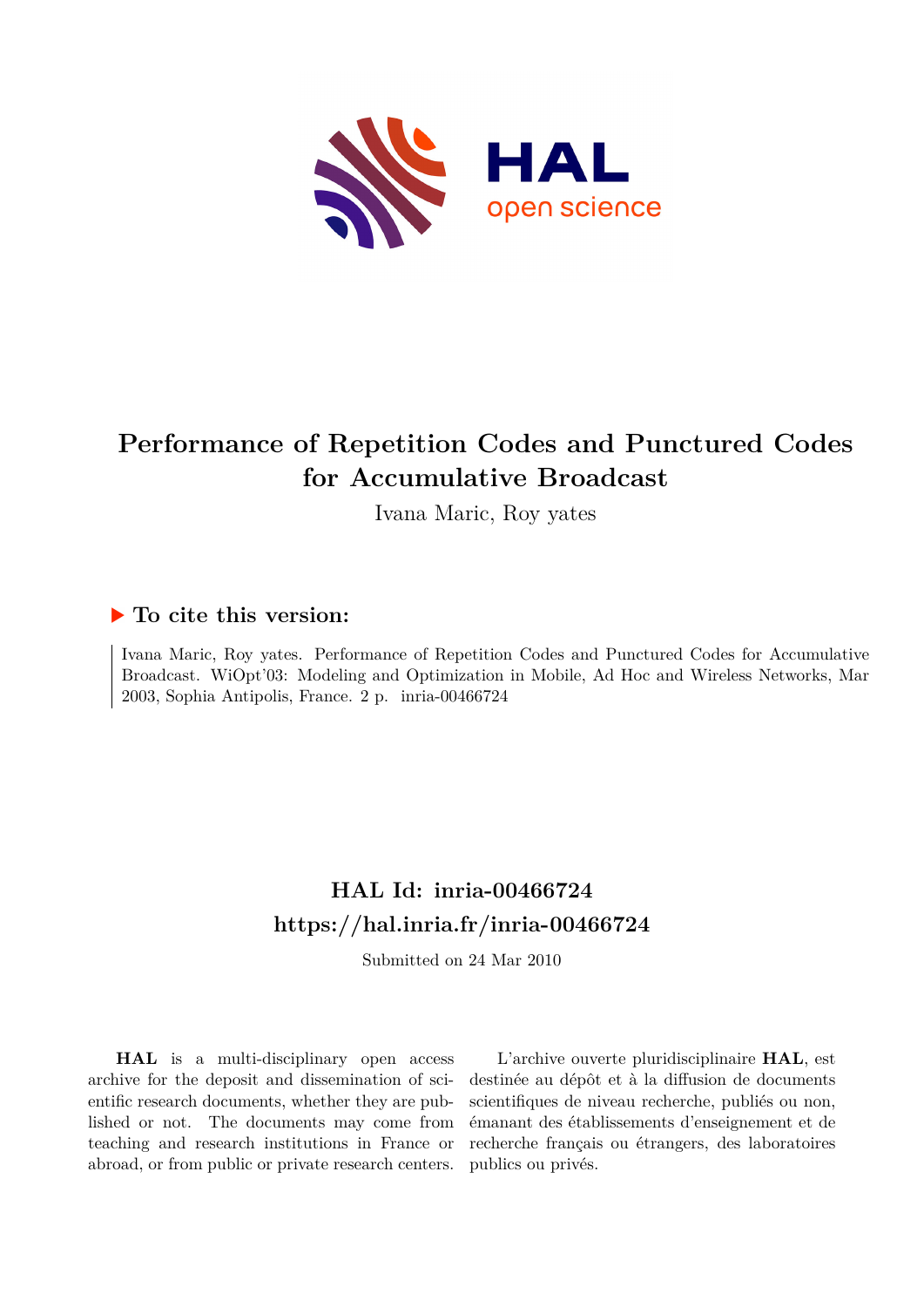### Performance of Repetition Codes and Punctured Codes for Accumulative Broadcast

Ivana Maric WINLAB, Rutgers University ivanam@winlab.rutgers.edu

Roy Yates WINLAB, Rutgers University ryates@winlab.rutgers.edu

### **1 Problem Formulation.**

In the problem of minimum-energy broadcasting in a wireless network, the objective is to broadcast data reliably to all network nodes at a fixed rate with minimum transmitted power. In [3], this problem was formulated as a minimum-cost broadcast tree problem and the well-known heuristic for constructing energy-efficient broadcast trees, the Broadcast Incremental Protocol (BIP), was proposed. In this paper, we look to increase the energy efficiency by employing an *accumulative broadcast* strategy [2] that allows nodes to collect the energy of unreliably received signals. As a message is forwarded through the network, a node will have multiple opportunities to reliably receive the message by collecting energy during each retransmission. While we allow nodes to collect unreliably received signals, we impose a *reliable forwarding* constraint that each node can forward a message only after reliably decoding that message. The constraint of reliable forwarding imposes an ordering on the network nodes. The order in which nodes become reliable is referred to as a *reliability schedule*.

Under these assumptions, we formulate the minimum-energy accumulative broadcast problem for two coding schemes: punctured codes with general coding and simple repetition codes. Punctured codes are generated as described in [1] and are used by different nodes to broadcast a message through the network. In particular, for a network of N nodes, a  $\epsilon^{\text{Eacn}}$ channel code C with  $2^{nR}$  codewords of length  $nM$  for  $\frac{10011}{n}$  a possible some  $M \geq N$  is generated and assumed known at all the nodes. Codewords are divided into  $M$  subblocks of length n, each transmitted in one slot. We let  $C_m$ for  $m = 1, \ldots M$  denote the punctured code with codewords of length  $nm$  formed from the first  $m$ subblocks of each codeword in  $C$ . The *j*th relaying node transmits the  $j$ th subblock. An unreliable node, after receiving m signals, attempts to decode  $C_m$  for each  $m \geq 1$ , until the decoding is successful. For repetition coding, only a code  $C_1$  is generated. A codeword of length  $n$  transmitted by the source is retransmitted by each relaying node. An unreliable node collects signals received from different nodes until it can reliably decode  $C_1$ .

In [2], accumulative broadcast was employed using

repetition coding. The network was assumed to be operating in the low-SNR regime where simple repetition coding is optimal. In this work, we examine the benefit of punctured codes with general coding for accumulative broadcast.

#### **2 Approach.**

With each transmitting node  $k$  we associate an AWGN channel of bandwidth  $W$  such that each receiving node  $m$  is characterized by a frequency non-selective link gain  $h_{mk}$ . We further assume that each node is assigned to transmit in an orthogonal channel thus causing no interference to other transmissions. To formulate the accumulative broadcast problem, we first determine the maximum achievable rate at every node for a given set of transmit powers for both coding schemes. Given the achievable rate at the nodes, we then present a solution to the accumulative broadcast problem employing two subproblems. The first step is finding the best reliability schedule and the second is determining the optimum power levels for that schedule. The solution will specify the nodes that should transmit and their transmission power levels. A reliability schedule can be represented by a matrix  $X$  where

$$
x_{ij} = \begin{cases} 1 & \text{if node } i \text{ becomes reliable after node } j \\ 0 & \text{otherwise} \end{cases}
$$
 (1)

Each  $x_{ij}$  is an indicator that a node i collects energy from a possible transmission by node  $j$ . For repetition codes, the solution to the second subproblem can be found by linear programming as given in [2]. In the case of punctured codes, for a given schedule  $X$ , the subproblem can be defined as a convex optimization problem in terms of the vector p of transmitted powers

$$
\rho(\mathbf{X}) = \min \mathbf{1}^T \mathbf{p}
$$
\nsubject to

\n
$$
\frac{1}{2} \sum_{j=1}^N \log(1 + \frac{h_{ij} x_{ij} p_j}{N_0 W}) \ge \frac{\overline{r}}{2W},
$$
\n
$$
\mathbf{p} > \mathbf{0}.
$$

where  $\overline{r}$  is a required data rate in bits/s.

For the simpler case of repetition coding, the problem of finding the best schedule was shown in [2] to be NPcomplete. To find a good schedule, we employ a simple